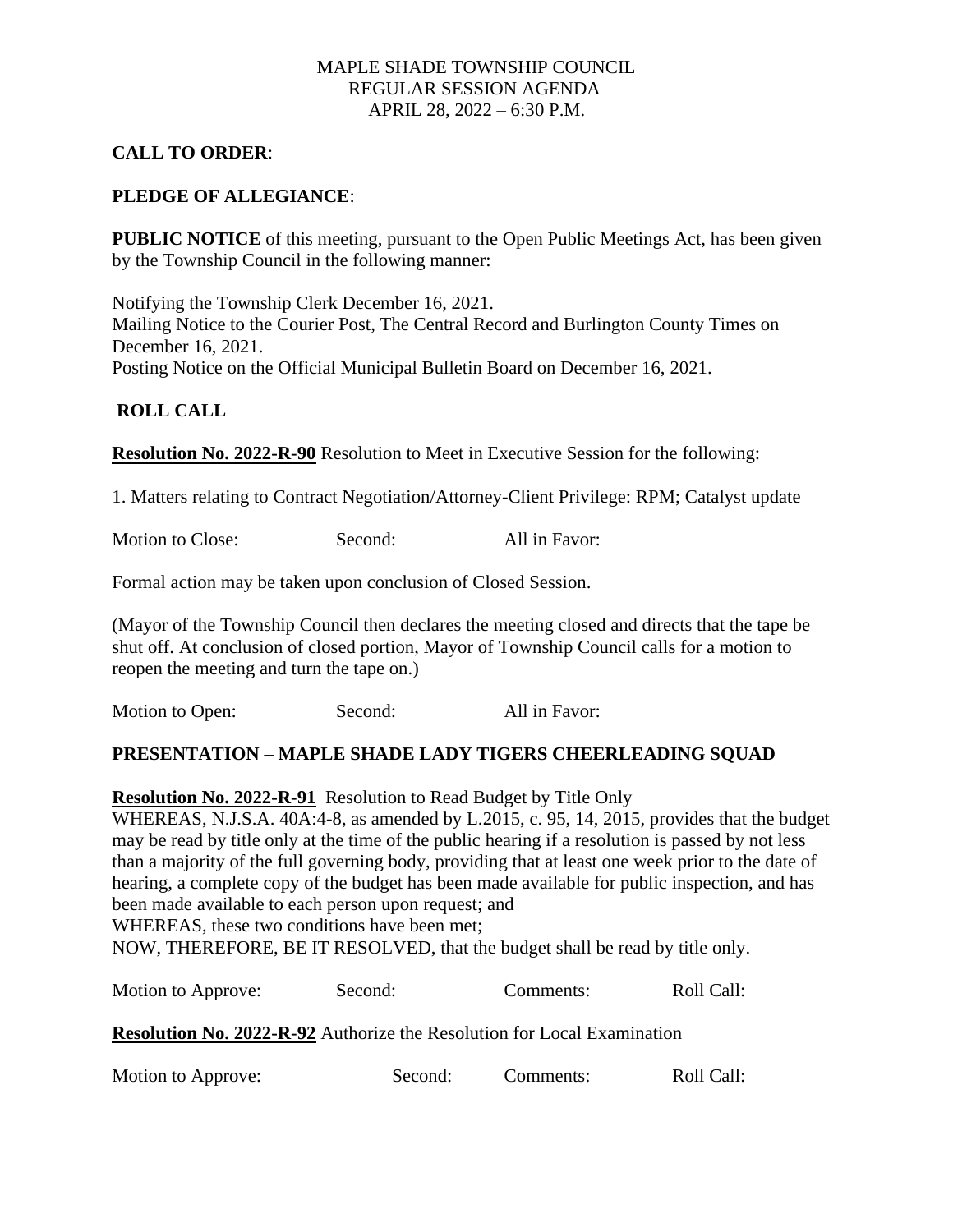## MAPLE SHADE TOWNSHIP COUNCIL REGULAR SESSION AGENDA APRIL 28, 2022 – 6:30 P.M.

## **Resolution No. 2022-R-76** APPROVE 2022 MUNICIPAL BUDGET \*\*\***Open Public Hearing of the 2022 Municipal Budget** - Mayor

## **SUMMARY OF REVENUES**

| <b>Surplus</b>                           | 4,200,000.00  |  |  |  |
|------------------------------------------|---------------|--|--|--|
| <b>Total Miscellaneous Revenues</b>      | 2,814,874.13  |  |  |  |
| <b>Receipts From Delinquent Taxes</b>    | 350,000.00    |  |  |  |
| a) Local Tax for Municipal Purposes      | 11,891,153.87 |  |  |  |
| b) Addition to Local District School Tax |               |  |  |  |
| Total Amount to be Raised by Taxes for   |               |  |  |  |
| <b>Support of Municipal Budget</b>       |               |  |  |  |
| <b>Total General Revenues</b>            | 19,256,028.00 |  |  |  |
| ************************************     |               |  |  |  |

# **SUMMARY OF APPROPRIATIONS**

| 6,748,808.96  |
|---------------|
| 6,413,861.43  |
| 1,728,156.24  |
| 75,000.00     |
| 3,024,478.00  |
| 1,265,723.37  |
| 19,256,028.00 |
|               |

Motion to Close Public Hearing: Second: Second: Comments on Motion: All in Favor:

Motion to Adopt: Second: Second: Comments on Motion: Roll Call:

**PUBLIC PORTION (for Consent Agenda Items)**

Motion to Close: Second: All in Favor:

# **CONSENT AGENDA**

**Resolution No. 2022-R-93** Approving a Temporary Street Closures and Authorize Use of Field for 2022 Maple Shade Youth Football Association Carnival and Beer Garden – Carnival from June  $19<sup>th</sup>$  to July  $5<sup>th</sup>$ ; Beer Garden on June  $30<sup>th</sup>$  and July 1st

**Resolution No. 2022-R-94** Amend Resolution No. 2022-R-67 to Authorize the Use of the Municipal Lot and Temporary Street Closure for the 2022 Food Truck Festival and To Authorize the Use of the Main Street Gazebo on Monday June 27, 2022